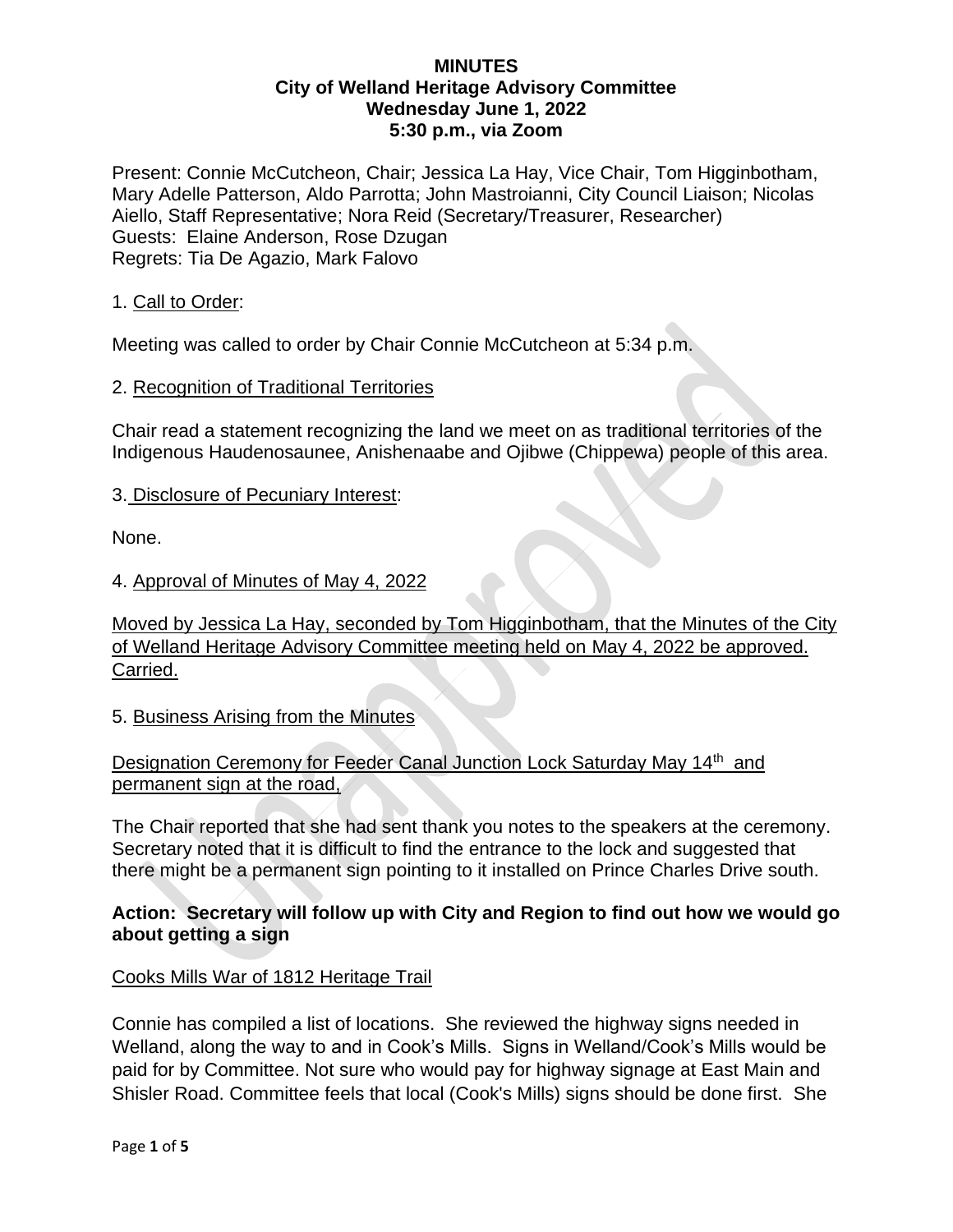reported that former City Councillor Dan Fortier would like to see a recognition plaque or sign at the Peace Garden for members of the War of 1812 Committee who established the Peace Garden.

**Action: Secretary will investigate requirements for all signs on local and Regional Roads (East Main/Shisler, Doan's Ridge, Lyons Creek, Moyer; also for interpretive sign posts of the type already in place at the Main Street Bridge.**

## Peace Garden Signs

Secretary reported that Dolores Bujold sent corrections for the French translation which were forwarded to Adrian Rittner. Adrian's sister will make the necessary corrections to the sign templates. Asked if any corrections needed to the English version. Members had no corrections.

## **Action: Secretary will forward approval of English version to Adrian Rittner. Secretary will compose a thank you letter to Dolores Bujold Wright.**

Committee discussed possible honorarium for Adrian Rittner's sister.

Moved by Jessica La Hay, seconded by Tom Higginbotham, that Committee give Adrian Rittner's sister an honorarium of \$150 for her work on the Peace Garden signage. Carried.

## 211 Church Street

Researcher N. Reid reported that she had not yet received a response re: site visit. Jessica will accompany Nora on a site visit when it is arranged.

# **Action: N. Reid will follow up with owners of 211 Church Street**

## Additions to List of Properties Not Yet Designated for Clerk's Office

Chair noted that it was decided to submit these additions to the Clerk's Dept. in June and December. Committee discussed whether to ask the city to add 349 Ridge Road to the List on an urgent basis as it is no longer being researched for designation. It was suggested that the owner may not wish to be included on the list at this time.

**Action: Chair Connie McCutcheon will compose a formal letter to be sent to the owner to see if she wishes her property to be added to the list. If no response, she will reach out informally. If owner is agreeable, Committee will request that the City add this property to the list as soon as possible.**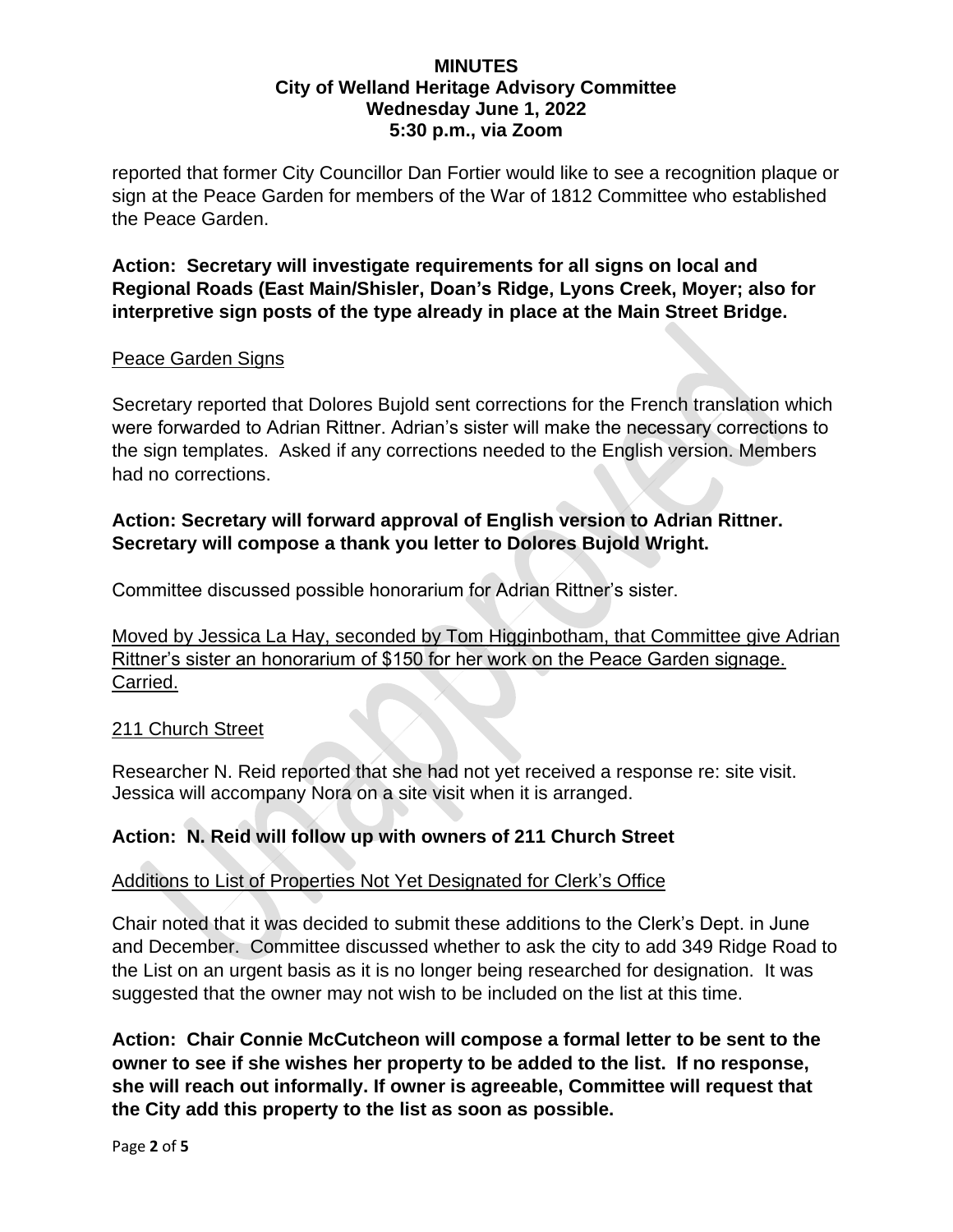Staff Advisor Nicolas Aiello noted that the City Staff is currently reviewing the large list already submitted and would find it difficult to process additions at this time.

### Replacement Plaques for Canal Construction Mural and Worker's Monument

Chair has signed the contract to have these plaques made.

### Aqueduct Designation

Staff Advisor Nicolas Aiello reported that the Bylaw is scheduled to be passed at the June  $7<sup>th</sup>$  meeting of Council and there will be a waiting period for possible objections for one month.

Committee determined that the plaque for the Aqueduct will be aluminum and discussed where it should be located. Committee felt it should be more visible than the historical plaque that is already there and would like to have it located at top, possibly in a manner consistent with Main Street Bridge where the plaque is located on a stone and there is a post with QR code and access to interpretive/historical info. Chair felt all Welland Canal sites should be consistent. Members would like to have a historical interpretive sign as well in addition to a post with QR code. Rose Dzugan referenced the large wooden sign erected for the old rail corridor at Thorold Road.

## **Action: Members will look at the site.**

**Secretary will investigate costs with City Parks and Recreation and or Public Works for placing plaque on rock and erecting post similar to Main Street Bridge site, also for costs spent for interpretive railway sign at Thorold Road across from Food Basics and will forward these to Committee.**

## Central Fire Station Committee update

N. Reid updated the Committee on restoration work at the Fire Hall and reminded them they are welcome to come through at any time. Please contact her or Tia to arrange. CSEI is currently still working on infrastructure – heat, light and water. Major exterior work this summer will be restoration and repointing of brickwork.

## Other Business/New Business

## Update of Operating Bylaw and Addition of Council Liaison

Information was received from the City Clerk indicating that Councillor Mastroianni was not formally appointed to this Committee as a Council representative as this position is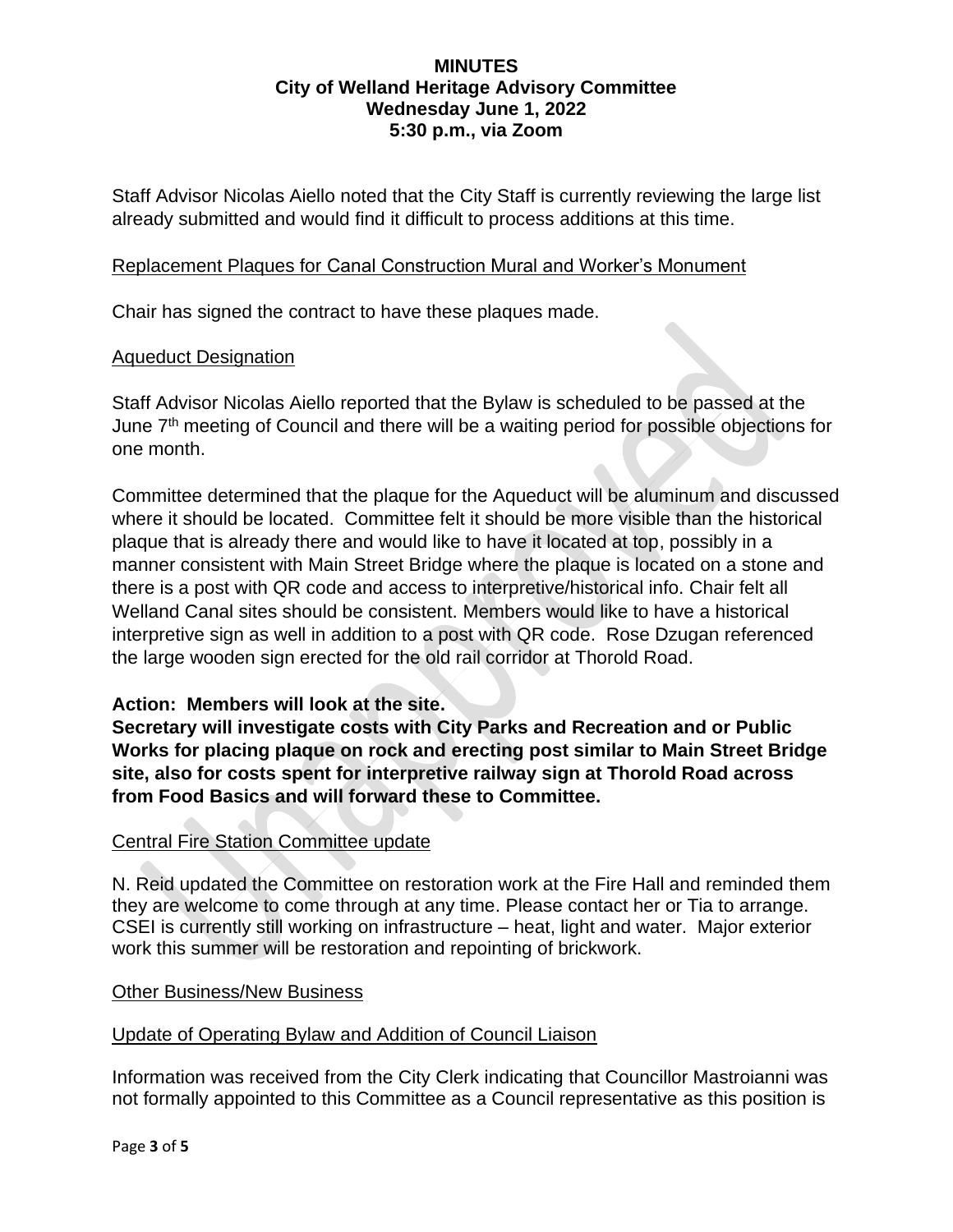not part of the Committee's current Operating Bylaw. The Secretary noted that a few years ago the Committee drafted a proposed updated Bylaw but this was never forwarded to the City. The Secretary forwarded the draft Bylaw update to Committee members.

**Action: Secretary will revise draft Bylaw to reflect appointment of both a Council Liaison and a Staff Advisor to the Committee and circulate to Committee. Committee members will review the proposed Bylaw and discuss at the September meeting.**

## Designated Property for Sale; Informing designated property owners of requirements under the Ontario Heritage Act

A portion of the Morwood House, a designated property, is up for sale. This is semidetached. Online photos indicate that some changes have been made to designated elements inside the side that is up for sale, which is the oldest part of the building. The Committee discussed how to get information out to designated property owners about what needs to be preserved under their Designation Bylaw.

Nicolas Aiello stated that changes in property ownership only go through finance rather than planning. The Secretary noted that recently notices were sent out to all designated property owners through the Clerk's Dept. and that historically the Committee has been working to educate real estate agents about making sure that potential buyers know the property is designated and are aware there is a Bylaw that places restrictions on the property. Councillor Mastroianni noted that we have come a long way with the real estate agents but perhaps the Building Dept. should be reminded. Secretary suggested perhaps some publicity on City website home page i.e. "Did you know…?"

### **Action: Staff Advisor Nicolas Aiello will reach out to finance. Secretary will contact other Heritage Advisory Committees to see how they handle this issue and report at September meeting. Chair and Secretary will work on getting a notice up on the City website.**

Change to Start Time for Committee Meetings

Moved by Mary Adelle Patterson, seconded by Jessica La Hay, that the Committee move the start time of the meetings from 5:30 to 6 p.m. Carried.

In person Committee meetings

Secretary reported that there are no current restrictions on in person meetings at City Hall.

Moved by Aldo Parrotta, seconded by Jessica La Hay, that the Committee begin meeting in person at City Hall in September. Carried.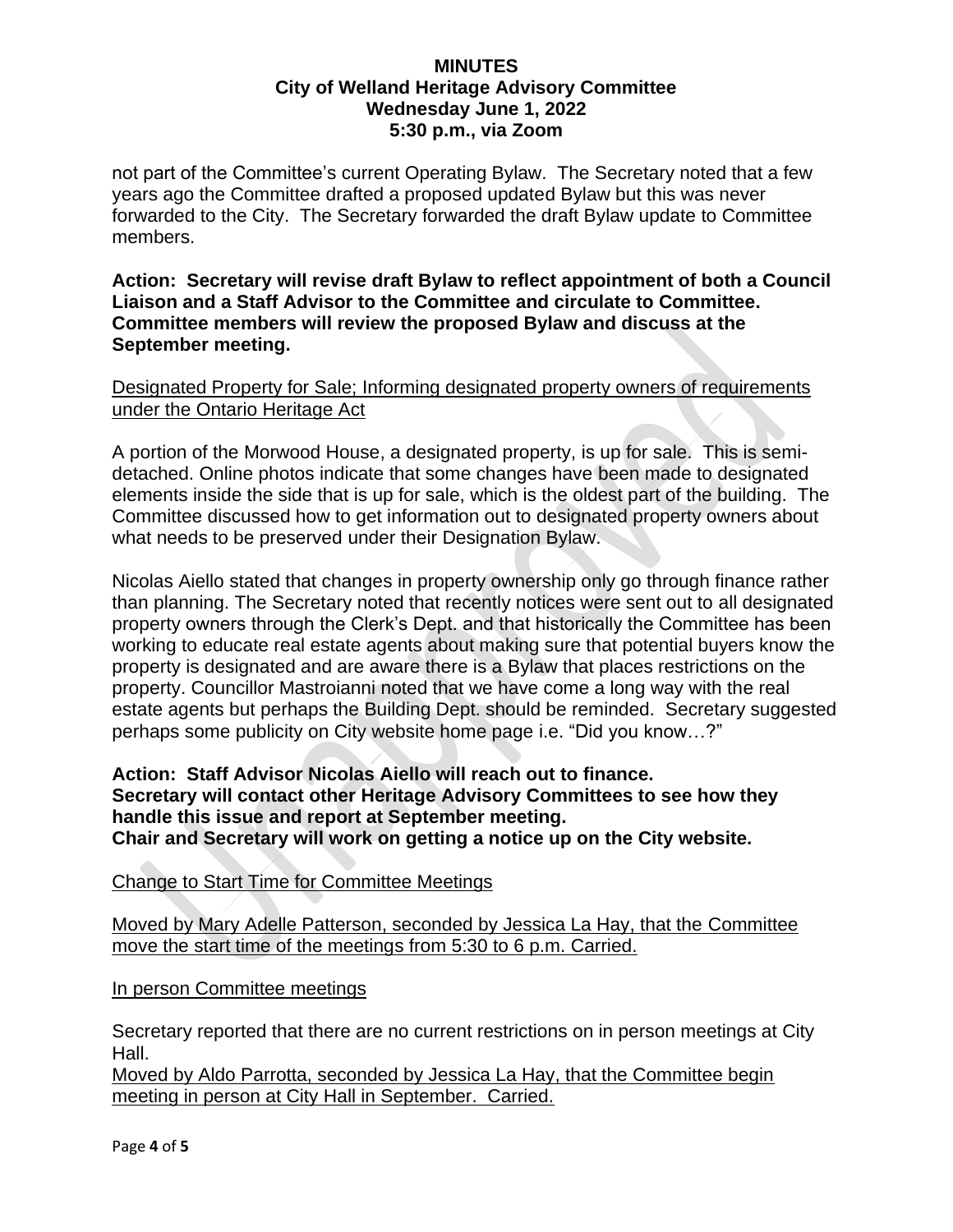**Action: Secretary will book a meeting room for the regular Committee meetings in advance for the next year.**

Treasurer's Report

Moved by Mary Adelle Patterson, seconded by Tom Higginbotham that the Treasurer's Report be approved. Carried.

**Correspondence** 

Secretary circulated a list of correspondence received and sent between May 4<sup>th</sup> and May 31, 2022. Committee members had no questions.

Motion to Adjourn by Aldo Parrotta at 6:49 p.m.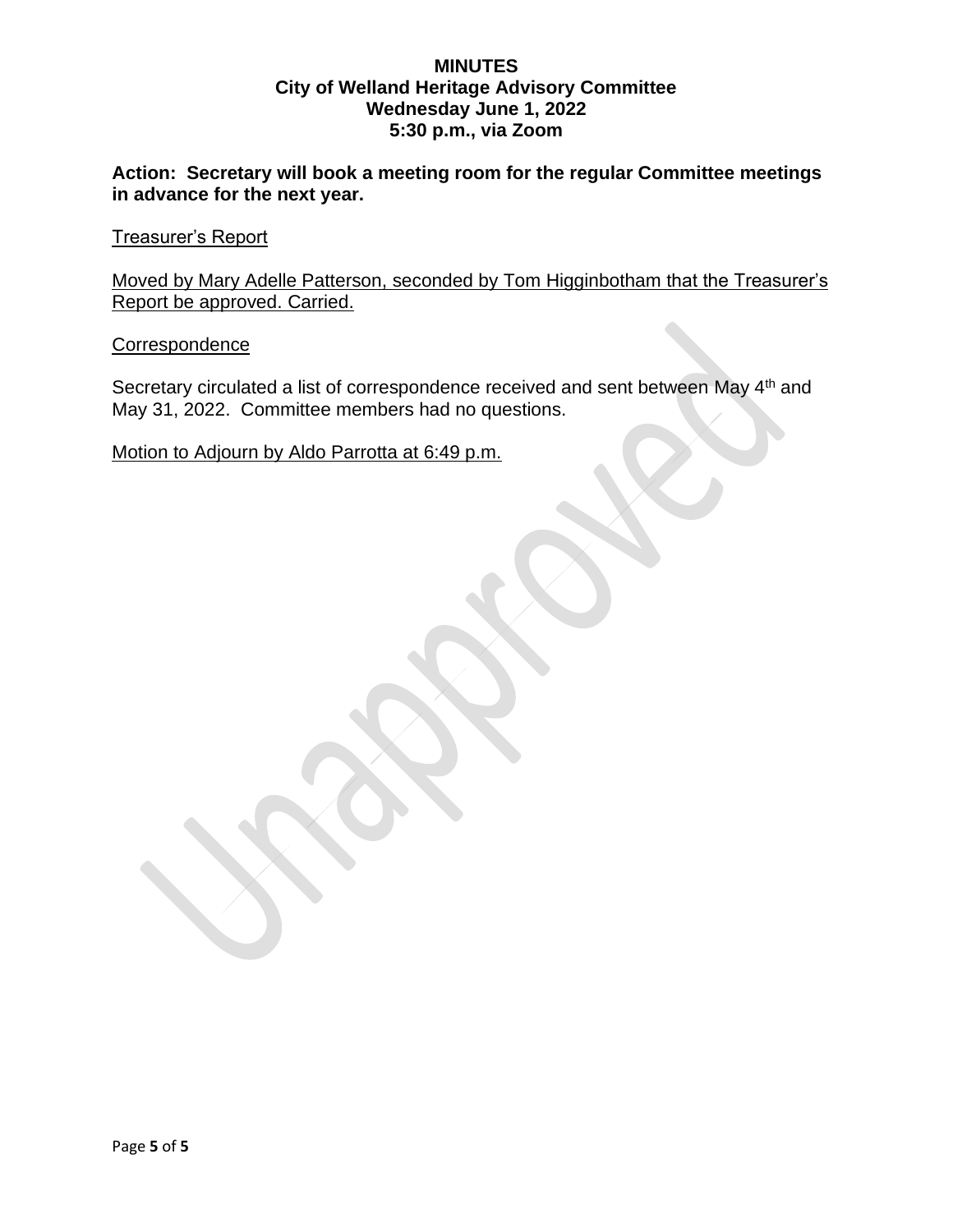Present: Connie McCutcheon, Chair; Jessica La Hay, Vice Chair, Tom Higginbotham, Mary Adelle Patterson, Tia De Agazio, Aldo Parrotta; John Mastroianni, City Council Liaison; Nicolas Aiello, Staff Representative; Nora Reid (Secretary/Treasurer, Researcher) Guests: Elaine Anderson Regrets: Mark Falovo

1. Call to Order:

Meeting was called to order by Chair Connie McCutcheon at 5:30 p.m.

## 2. Recognition of Traditional Territories

Chair read a statement recognizing the land we meet on as traditional territories of the Indigenous Haudenosaunee, Anishenaabe and Ojibwe (Chippewa) people of this area.

### 3. Disclosure of Pecuniary Interest:

None.

### 4. Approval of Minutes of April 6, 2022

Moved by Tia De Agazio, seconded by Jessica La Hay, that the Minutes of the City of Welland Heritage Advisory Committee meeting held on April 6, 2022 be approved. Carried.

## 5. Business Arising from the Minutes

## Cooks Mills War of 1812 Heritage Trail

Connie reported that she had posted the surveys on the Cook's Mills Facebook page and had received much more engagement than with the paper flyers. There is a house in Cook's Mills that once belonged to a member of Butler's Rangers (Loyalists from Revolutionary War) and she will follow up with this. The Pearson family has information about businesses that existed in Cook's Mills in 1812. This information will be used to help determine locations to be marked along the Trail. Aldo Parrotta suggested that there could be a Bell Box with an 1812 theme.

## Peace Garden Signs

Secretary reported that Dolores Bujold is checking the French translation. As soon as this is done, the templates for the signs will be forwarded to the City Parks Department so new signs can be made and installed by them.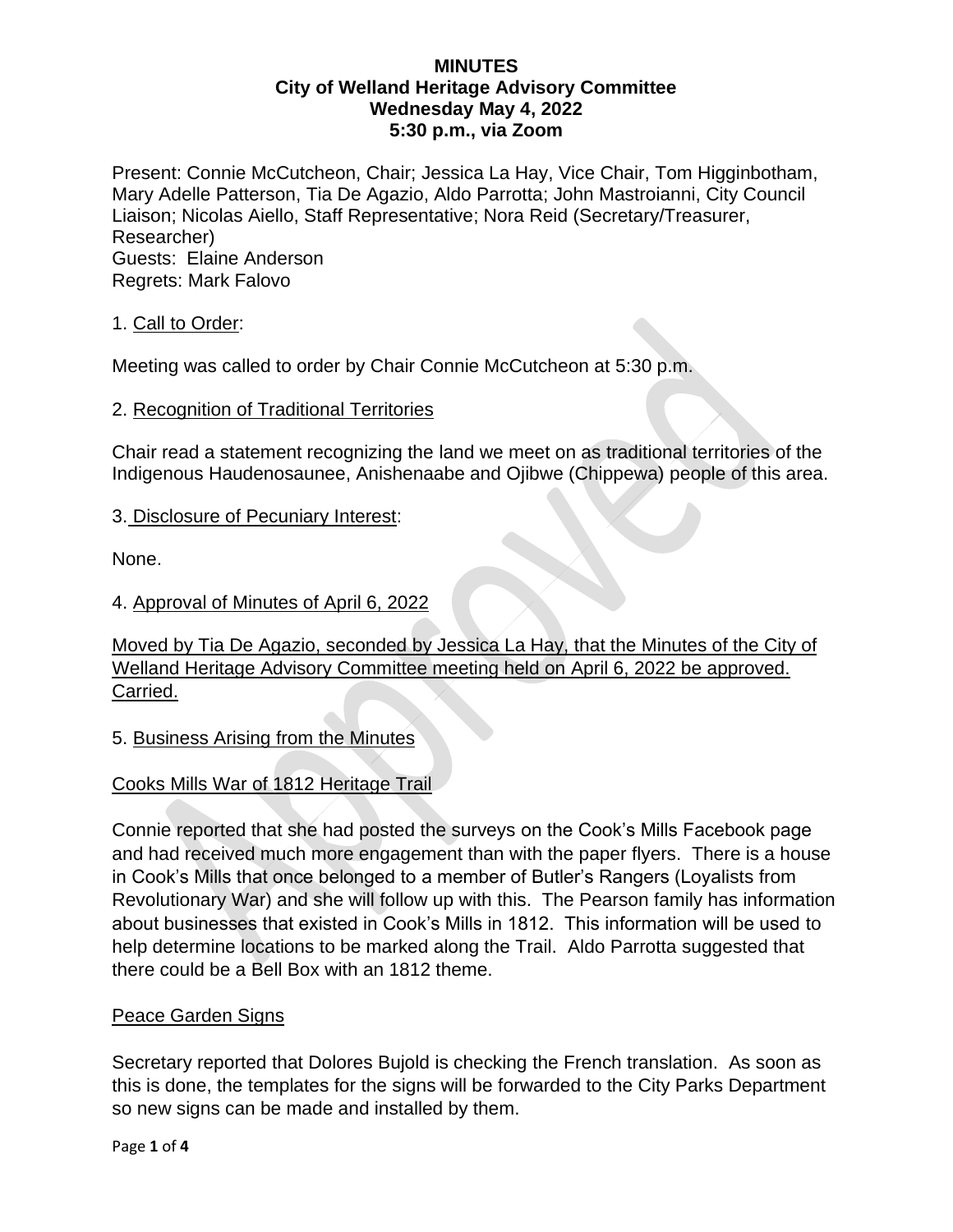## **Action: Secretary will follow up with D. Bujold**

#### 211 Church Street

Researcher N. Reid reported that she had not yet received a response re: site visit.

### **Action: N. Reid will follow up with owners of 211 Church Street**

#### Additions to List of Properties Not Yet Designated for Clerk's Office

Committee discussed whether new properties can be added to this List they submitted, specifically 349 Ridge Road, which was not included in the original list as it was being researched for possible designation. Owner has now asked the Committee not to pursue the research. The Chair noted that conversations with Cook's Mills property owners could add other properties. Council Liaison Mastroianni suggested gathering a few to send in to the Clerk's Dept. at the same time. Secretary suggested doing this submission every six months. The Committee decided to prepare a list of additions to be submitted to the Clerk's Dept. in June and December.

#### Replacement Plaques for Canal Construction Mural and Worker's Monument

Secretary N. Reid reported that Kirkpatrick Stoneworks have been instructed to manufacture these aluminum replacement plaques.

#### St Michael's Ukrainian Catholic Church – Committee Tour

Father Jaroslaw (Jerry) Lazoryk will lead the Committee on a tour of the Church Thursday May 5th at 7p.m. Everyone welcome. Individual members may wish to donate to relief for Ukraine but no donation will come from the Committee itself as this would not be an appropriate use of City funds.

#### Aqueduct Designation

Staff Advisor Nicolas Aiello reported that the Notice of Council's Motion to Designate will be published tomorrow. The waiting period for objections is one month. As this is City property no objections are expected, however, the Council can vote to pass the designation even if there are objections.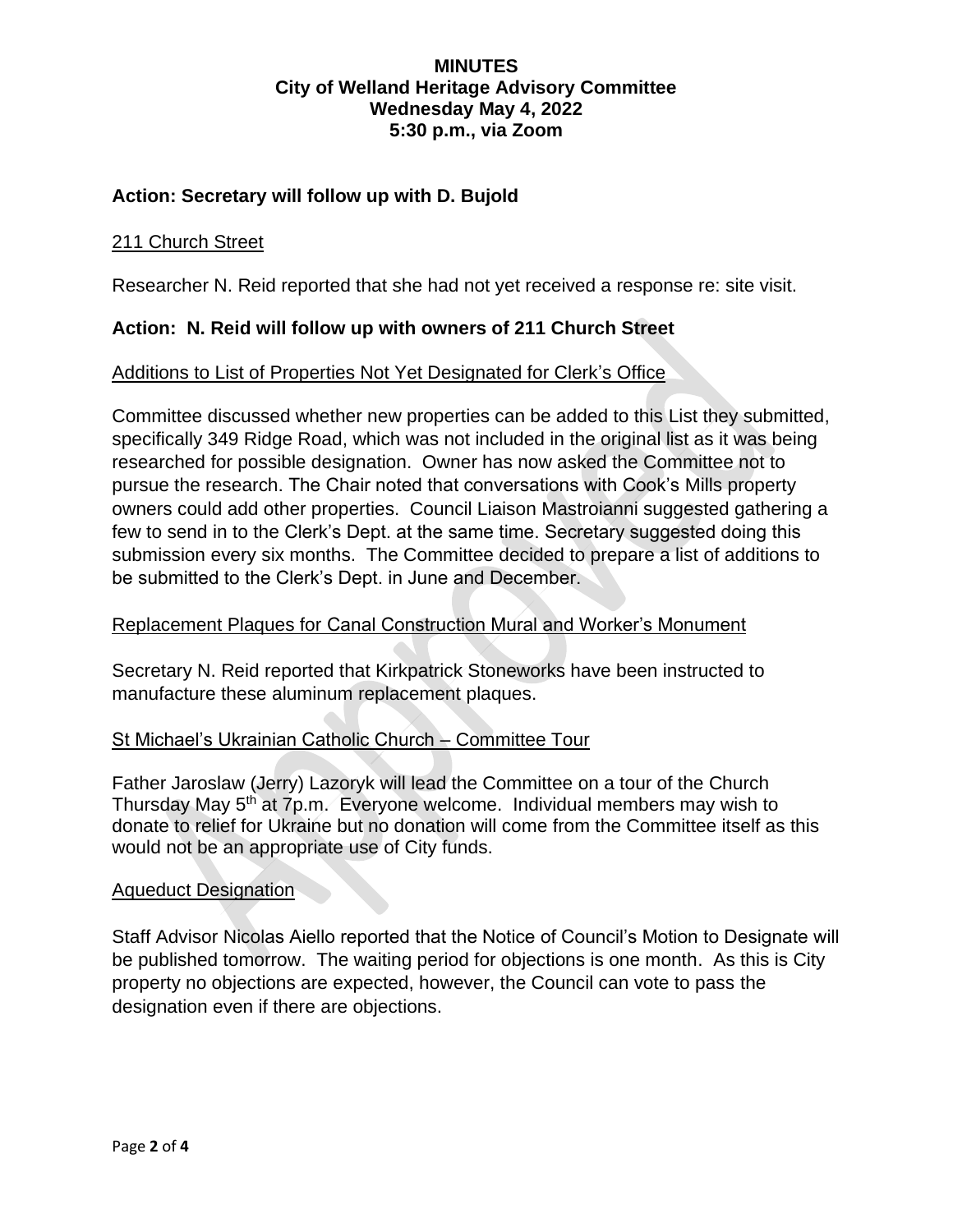### Central Fire Station Committee Tour; update

N. Reid updated the Committee on restoration work at the Fire Hall and reminded them they are welcome to come through at any time – please contact her or Tia to arrange. Mary Adelle suggested that the Committee go in a group this fall. Jessica suggested September would be the best time for her.

Designation Ceremony for Feeder Canal Junction Lock Saturday May 14<sup>th</sup>, 1 p.m. Corner Broadway and Highway 58 next to Dog Park

The Secretary reported that she had reserved the Welland Museum Community Room for the reception after the ceremony and obtained costs for sandwich, fruit, veg and dessert trays for the reception at three places: Evelyn's Sandwich Shop, Sweet Treats by Melanie and Zehrs. The Committee decided to support local businesses by purchasing a sandwich tray from Evelyn's for \$130.00 and fruit, veg and dessert trays from Melanie for \$192.07. The Secretary will purchase tablecloths, napkins, cups and cold drinks.

**Action: Jessica and Mary Adelle will help pick up trays and set up at the Museum before the event, Connie and Tia will assist with clean up afterward.**

**Action: Secretary will order refreshments, purchase drinks, etc. and find out if there are any Covid restrictions at the Museum.**

Moved by Jessica LaHay, seconded by Mary Adelle Patterson, that Secretary Nora Reid be authorized to spend up to \$400 for refreshments for the event. Carried.

Moved by Mary Adelle Patterson, seconded by Jessica LaHay, to approve payment of \$100 to the Welland Historical Museum for the rental of their Community Room for four hours on May 14<sup>th</sup>. Carried.

#### Treasurer's Report

Treasurer reported that she had picked up the cheque for this year's Operating Grant from the City in the amount of \$14,108.00 and deposited it at Pen Financial.

Moved by Jessica LaHay, seconded by Aldo Parotta that the Treasurer's Report be approved. Carried.

#### **Correspondence**

Secretary circulated a list of correspondence received and sent between April 5<sup>th</sup> and May 3, 2022. Committee members had no questions.